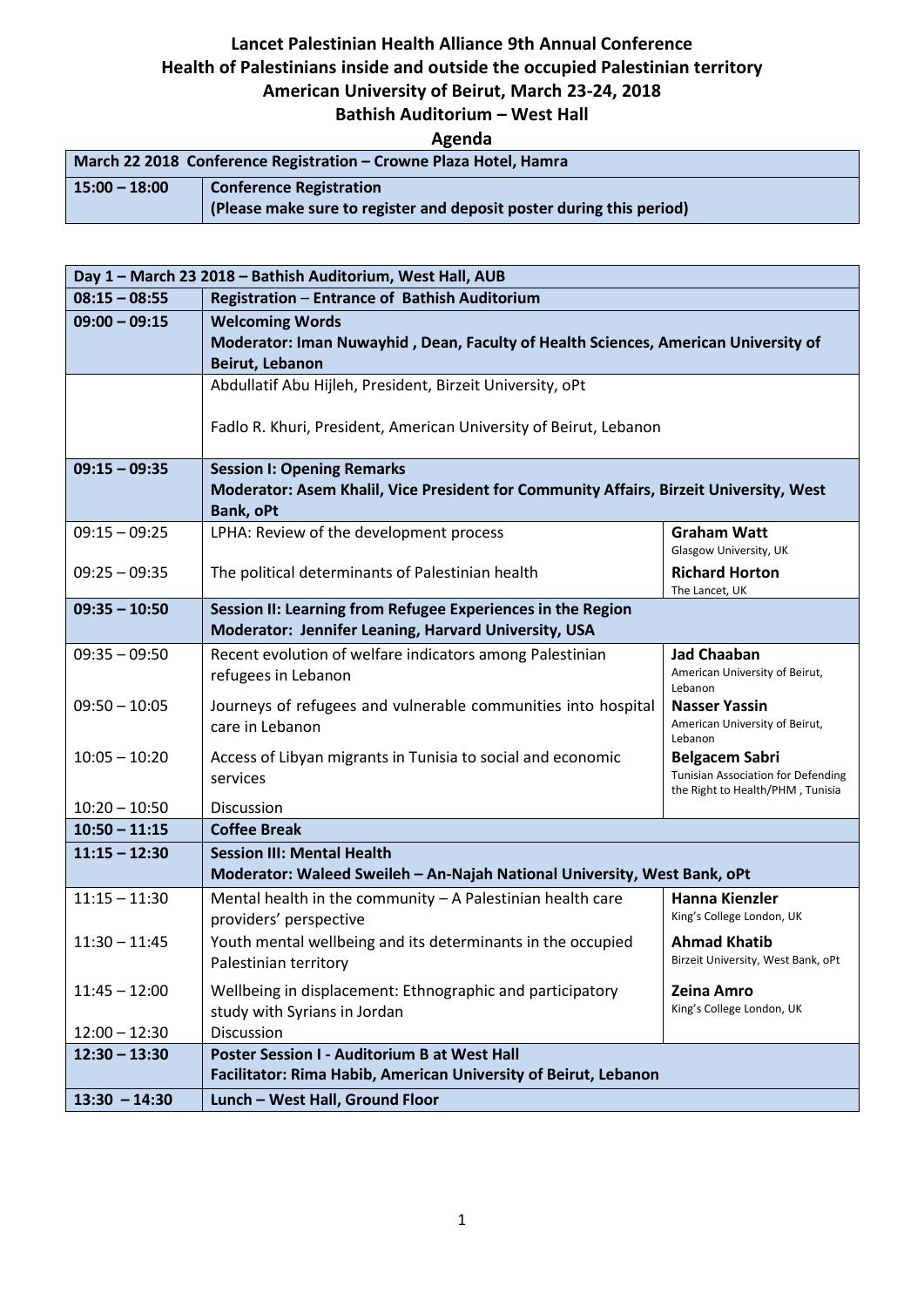| $14:30 - 16:10$ | Session IV: Nutrition, Obesity and Non-communicable diseases                                                                                        |                                                                                    |
|-----------------|-----------------------------------------------------------------------------------------------------------------------------------------------------|------------------------------------------------------------------------------------|
|                 | Moderator: Abdullatif Husseini, Birzeit University, West Bank, oPt                                                                                  |                                                                                    |
| $14:30 - 14:45$ | Prevalence of obesity and overweight in Palestine: A systematic<br>review                                                                           | <b>Khamis Essi</b><br>Islamic University, Gaza Strip, oPt                          |
| 14:45 -15:00    | Prevalence of Metabolic Syndrome among school-children aged<br>6-18 years in Ein al-Hilweh Palestinian refugee camp - Lebanon                       | <b>Amir Aghbar</b><br>Palestinian Ministry of Health,<br>West Bank, oPt            |
| $15:00 - 15:15$ | Diet habits, energy drinks consumption and physical activity<br>among marginalized Palestinian schools in the West Bank: A<br>cross-sectional study | Sami Amer<br>American School of Palestine (high<br>school student), West Bank, oPt |
| $15:15 - 15:30$ | Socio-demographic and economic determinants of overweight<br>and obesity in preschool children in Palestine                                         | Yousef Elmokhallalati<br>University of Leeds, UK                                   |
| $15:30 - 16:10$ | <b>Discussion</b>                                                                                                                                   |                                                                                    |
| $16:10 - 16:35$ | <b>Coffee Break</b>                                                                                                                                 |                                                                                    |
| $16:35 - 17:25$ | <b>Session V: Food Security</b>                                                                                                                     |                                                                                    |
|                 | Moderator: Gerd Holmboe Ottessen, Oslo University, Norway                                                                                           |                                                                                    |
| $16:35 - 16:50$ | Food insecurity status and indicators of malnutrition among<br>children in Palestinian refugee camps, Lebanon                                       | James Leckman<br>Yale University, USA                                              |
| $16:50 - 17:05$ | A community-based intervention improves food security                                                                                               | <b>Hala Ghattas</b>                                                                |
|                 | outcomes of Palestinian refugee school children in Lebanon                                                                                          | American University of Beirut,<br>Lebanon                                          |
| $17:05 - 17:25$ | <b>Discussion</b>                                                                                                                                   |                                                                                    |
| $17:40 - 18:10$ | Musical Interlude - Bathish Auditorium, West Hall                                                                                                   |                                                                                    |
| $18:10 - 19:00$ | <b>Reception - West Hall, Ground Floor</b>                                                                                                          |                                                                                    |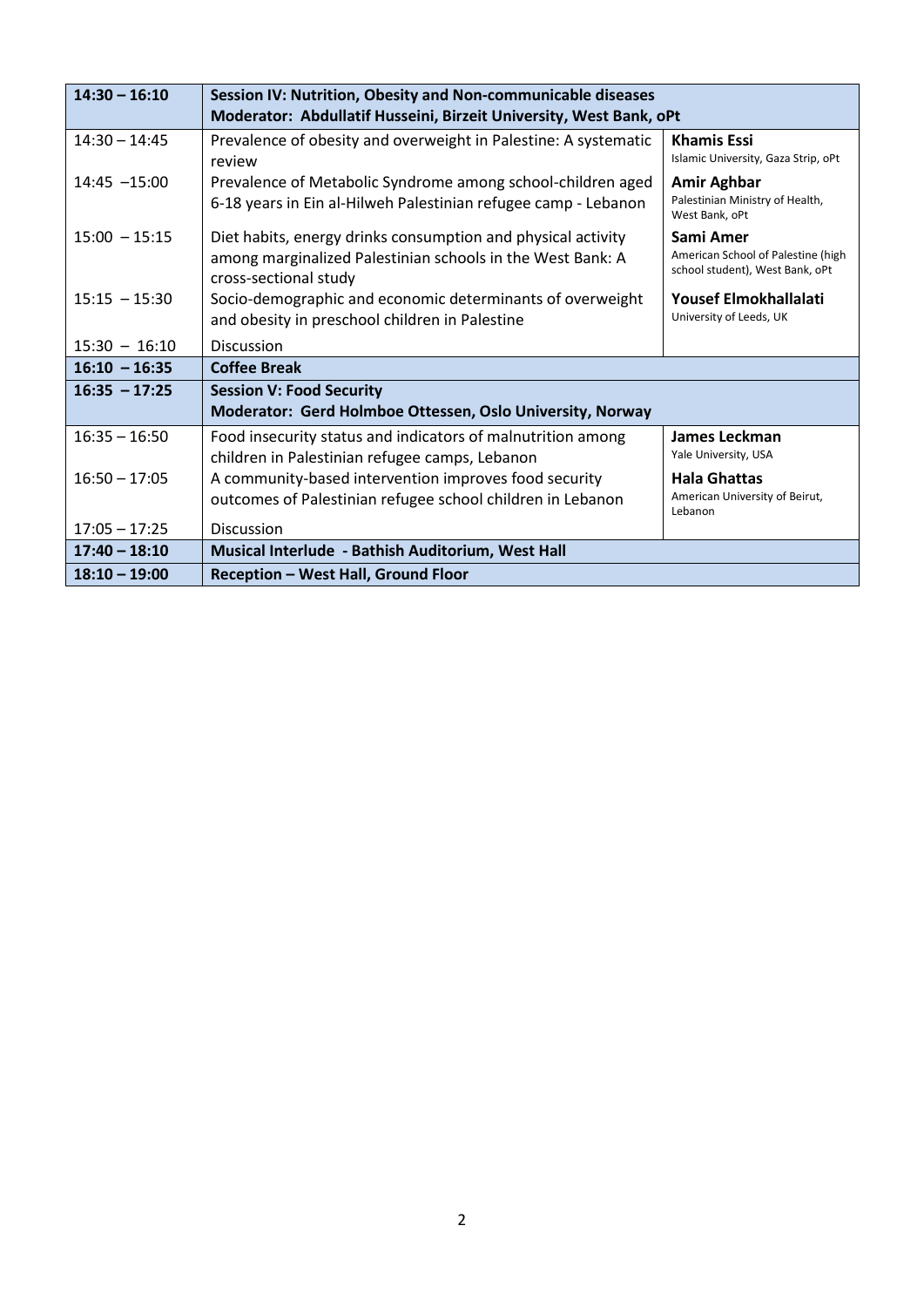| Day 2 - March 24, 2018 - Bathish Auditorium, West Hall, AUB |                                                                                                                                                    |                                                                                                              |  |
|-------------------------------------------------------------|----------------------------------------------------------------------------------------------------------------------------------------------------|--------------------------------------------------------------------------------------------------------------|--|
| $08:00 - 08:30$                                             | Registration - Entrance of Bathish Auditorium                                                                                                      |                                                                                                              |  |
| $08:30 - 09:45$                                             | <b>Session VI: Political Violence and Health</b>                                                                                                   |                                                                                                              |  |
|                                                             | Moderator: Harry Shannon, McMaster University, Canada                                                                                              |                                                                                                              |  |
| $08:30 - 08:45$                                             | Political violence and mental health of Bedouin children in<br>the West Bank                                                                       | <b>Umaiyeh Khammash</b><br>Juzoor for Health and Social<br>Development, West Bank, oPt                       |  |
| $08:45 - 09:00$                                             | Unprotected and unsafe access to education and wellbeing<br>in an Area C Community on the West Bank                                                | <b>Nisreen Shelleh</b><br>Center for Engineering and Planning,<br>West Bank, oPt                             |  |
| $09:00 - 09:15$                                             | Citizenship and belonging in a context of displacement:<br>youth experiences on the margins of Jerusalem                                           | Doaa Hammoudeh<br>Oxford University, UK                                                                      |  |
| $09:15 - 09:45$                                             | Discussion                                                                                                                                         |                                                                                                              |  |
| $09:45 - 10:10$                                             | <b>Coffee Break</b>                                                                                                                                |                                                                                                              |  |
| $10:10 - 11:00$                                             | <b>Session VII: Health Informatics</b>                                                                                                             |                                                                                                              |  |
|                                                             | Moderator: Iain Chalmers, James Lind Library, UK                                                                                                   |                                                                                                              |  |
| $10:10 - 10:25$                                             | Students' perception of health informatics learning and<br>needs assessment - Jordanian and Palestinian Students                                   | <b>Rula Ghandour on behalf</b><br>of Yousef Khader<br>Jordan University of Science and<br>Technology, Jordan |  |
| $10:25 - 10:40$                                             | A time-motion study to assess the workflow and use of the<br>electronic maternal and child health registry at PHC clinics -<br>Palestine           | <b>Tamara Awwad</b><br>Palestinian National Institute of<br>Public Health, World Health<br>Organization, oPt |  |
| $10:40 - 11:00$                                             | <b>Discussion</b>                                                                                                                                  |                                                                                                              |  |
| $11:00 - 11:50$                                             | <b>Session VIII: Oral Health</b>                                                                                                                   |                                                                                                              |  |
|                                                             | Moderator: Espen Bjertness, Oslo University, Norway                                                                                                |                                                                                                              |  |
| $11:00 - 11:15$                                             | Oral health status of children enrolled in UNRWA schools                                                                                           | <b>Majed Habbabeh</b><br>UNRWA, Jordan                                                                       |  |
| $11:15 - 11:30$                                             | Factors related to high dental caries experience among a<br>clustered random sample of Palestinian adolescents                                     | <b>Elham Khateeb</b><br>Al-Quds University, West Bank,<br>oPt                                                |  |
| $11:30 - 11:50$                                             | <b>Discussion</b>                                                                                                                                  |                                                                                                              |  |
| $11:50 - 13:00$                                             | <b>Poster Session II- Auditorium B at West Hall</b><br>Facilitator: Mahmoud Daher, WHO West Bank and Gaza, oPt                                     |                                                                                                              |  |
| $13:00 - 14:00$                                             | Lunch - West Hall, Ground Floor                                                                                                                    |                                                                                                              |  |
| $14:00 - 14:50$                                             | <b>Session IX: Quality of Life</b>                                                                                                                 |                                                                                                              |  |
|                                                             | Moderator: John Yudkin, University College London, UK                                                                                              |                                                                                                              |  |
| $14:00 - 14:15$                                             | Effects of 10-year siege coupled with repeated wars on the<br>psychological health and quality of life of university<br>students in the Gaza Strip | Abdulla Aljamal<br>Gaza Mental Health Hospital, Gaza<br>Strip, oPt                                           |  |
| $14:15 - 14:30$                                             | Impact of mastectomy on quality of life among breast<br>cancer patients in the Gaza Strip                                                          | <b>Enas Alaloul</b><br>Ministry of Health, Gaza Strip, oPt                                                   |  |
| $14:30 - 14:50$                                             | Discussion                                                                                                                                         |                                                                                                              |  |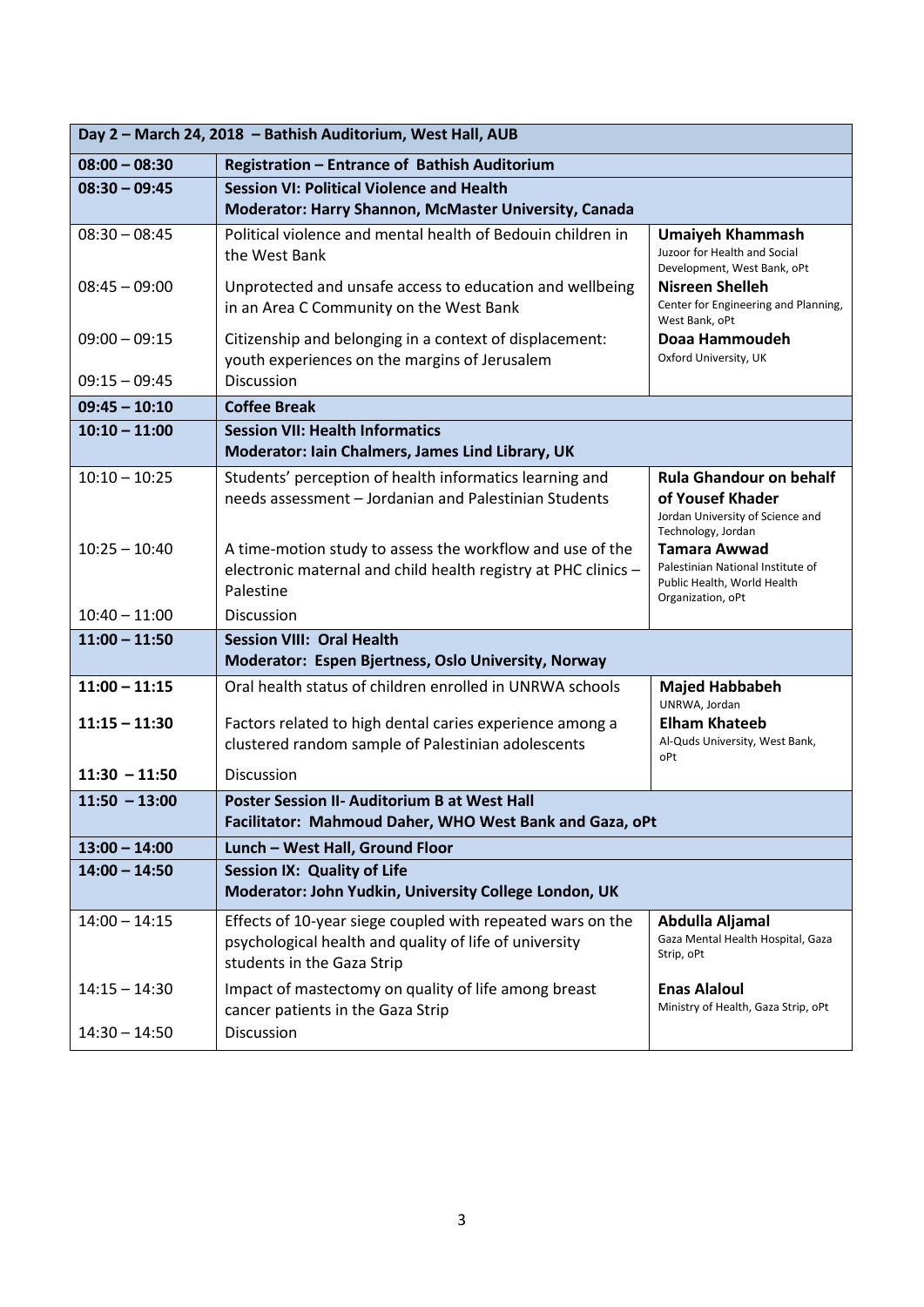| $14:50 - 15:40$                    | <b>Session X: Health Coverage</b><br>Moderator: Motassem Hamdan, Al-Quds University, West                                                                                                              |                                                                                      |
|------------------------------------|--------------------------------------------------------------------------------------------------------------------------------------------------------------------------------------------------------|--------------------------------------------------------------------------------------|
| $14:50 - 15:05$                    | <b>Bank, oPt</b><br>Potential welfare and macroeconomic effects of universal<br>health coverage - Palestine                                                                                            | <b>Mohammad Abu Zaineh</b><br>Aix- Marseille University, France                      |
| $15:05 - 15:20$<br>$15:20 - 15:40$ | Does universal health coverage affect intergenerational<br>inequality - Palestine<br><b>Discussion</b>                                                                                                 | Sameera Awawda<br>Aix Marseille University, France                                   |
| $15:40 - 16:05$                    | <b>Coffee Break</b>                                                                                                                                                                                    |                                                                                      |
| $16:05 - 16:55$                    | <b>Session XI: Social and Political Determinants of Health</b><br>Moderator: Hanan Abdul Rahim, Qatar University, Qatar                                                                                |                                                                                      |
| $16:05 - 16:20$<br>$16:20 - 16:35$ | Determinants of inequalities in health of Palestinian<br>refugees in Lebanon pre and post arrival of Palestinian<br>refugees from Syria<br>Addressing the social determinants of health through public | Sawsan Abdulrahim<br>American University of Beirut,<br>Lebanon<br><b>Cindy Sousa</b> |
|                                    | health policy                                                                                                                                                                                          | Brynn Mawr College, USA                                                              |
| $16:35 - 16:55$                    | Discussion                                                                                                                                                                                             |                                                                                      |
| $16:55 - 17:45$                    | <b>Session XII: Closing Session</b><br>Moderator: Gerald Rockenschaub WHO, West Bank and Gaza, oPt                                                                                                     |                                                                                      |
| $16:55 - 17:05$                    | <b>Closing Remarks</b>                                                                                                                                                                                 | Iman Nuwayhid<br>American University of Beirut,<br>Lebanon                           |
| $17:05 - 17:15$                    | Distribution of best poster prizes                                                                                                                                                                     | <b>Richard Horton and Iman</b><br>Nuwayhid                                           |
| $17:15 - 17:45$                    | Discussion and closing remarks                                                                                                                                                                         | <b>Richard Horton</b><br>The Lancet, UK                                              |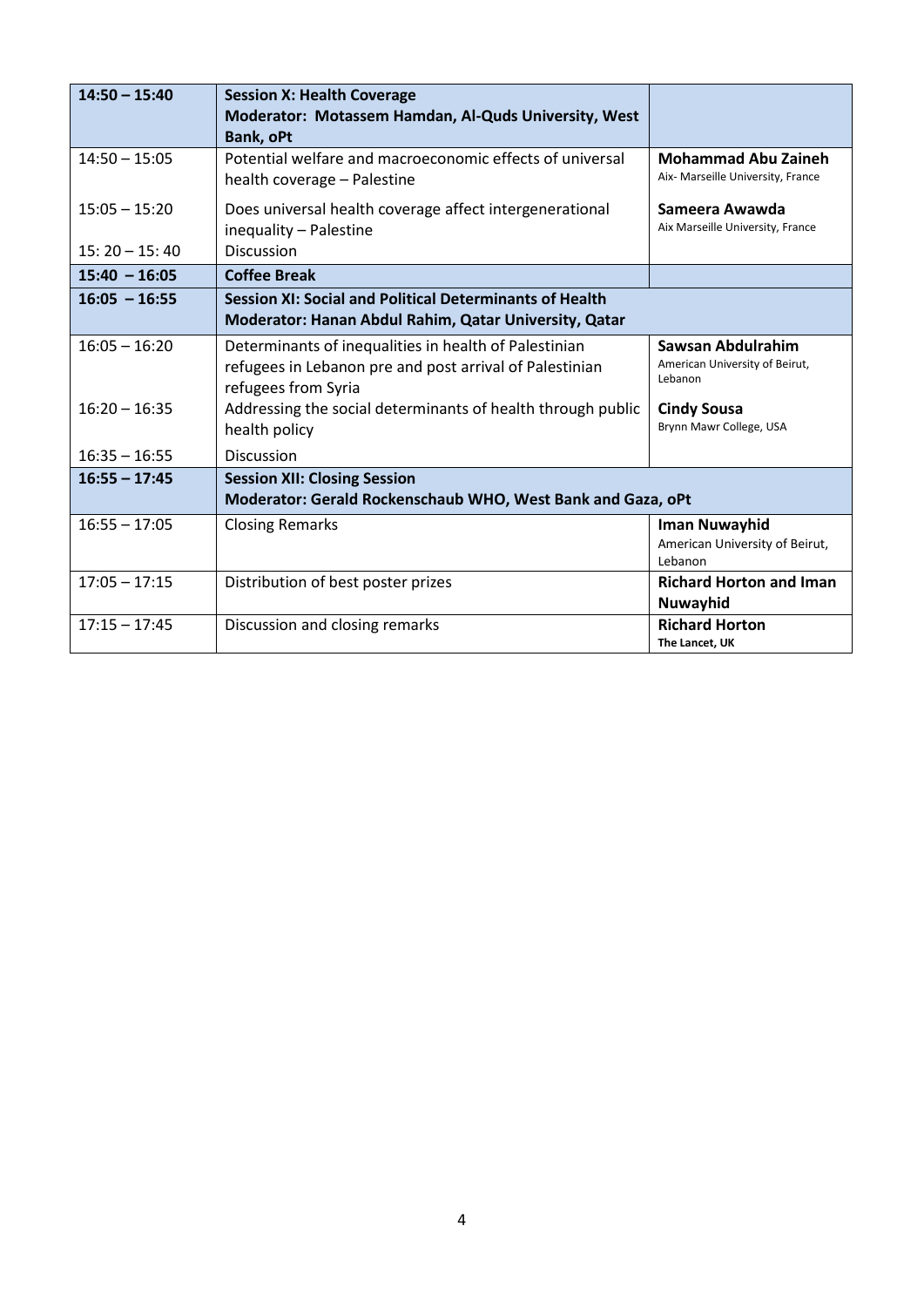|                | <b>Poster Session I</b><br>March 23, 2018, 12:30 - 13:30 |                                                                                |                               |  |
|----------------|----------------------------------------------------------|--------------------------------------------------------------------------------|-------------------------------|--|
| #              | <b>First Author</b>                                      | <b>Theme: Access to care</b>                                                   | <b>Affiliation</b>            |  |
|                |                                                          | <b>Abstract Title</b>                                                          |                               |  |
| 1              | Gloria Paolucci                                          | Hospitalization coverage by UNRWA in Lebanon, Jordan, Syria,                   | UNRWA, Jordan                 |  |
|                |                                                          | West Bank and Gaza; a comparative snapshot analysis                            |                               |  |
| $\overline{2}$ | Bram P.                                                  | Barriers to care in a West Bank refugee camp: A focus group                    | Brigham and                   |  |
|                | Wispelwey                                                | investigation                                                                  | Women's Hospital,             |  |
|                |                                                          |                                                                                | <b>Harvard Medical</b>        |  |
|                |                                                          |                                                                                | School, UK                    |  |
|                |                                                          | <b>Theme: Clinical audits</b>                                                  |                               |  |
|                |                                                          | <b>Abstract Title</b>                                                          |                               |  |
| 3              | Yousef Abuowda                                           | Venous thromboembolism pharmacological prophylaxis in adult                    | Islamic University of         |  |
|                |                                                          | medical and surgical wards in the Gaza-Strip: A multi-center<br>clinical audit | Gaza, Gaza Strip, oPt         |  |
| 4              | Maha Alfaqawi                                            | Simple changes save lives: A multi-center clinical audit of trauma             | Islamic University of         |  |
|                |                                                          | patients' management at arrival and emergency room in the Gaza                 | Gaza, Gaza Strip, oPt         |  |
|                |                                                          | Strip, Palestine                                                               |                               |  |
| 5              | Khaled Hani                                              | Induction of labor at Al-Helal Al-Emarati Hospital in the Gaza                 | Islamic University of         |  |
|                | Alkhodari                                                | Strip: A clinical audit                                                        | Gaza, Gaza Strip, oPt         |  |
|                |                                                          | <b>Theme: Health care providers</b>                                            |                               |  |
|                |                                                          | <b>Abstract Title</b>                                                          |                               |  |
| 6              | Isra Y. Mizher                                           | Prevalence of smoking among healthcare providers in Nablus,                    | An-Najah National             |  |
|                |                                                          | Palestine                                                                      | University, West<br>Bank, oPt |  |
| 7              | Yassir Turki                                             | Assessment of the Knowledge, attitudes, and practices (KAP)                    | UNRWA, Jordan                 |  |
|                |                                                          | among UNRWA health staff in Jordan concerning mental health                    |                               |  |
|                |                                                          | program pre-implementation                                                     |                               |  |
| 8              | <b>Tamer El Shaer</b>                                    | The Relationship between leader-member exchange,                               | UNRWA, Gaza Strip,            |  |
|                |                                                          | organizational citizenship behavior and organizational                         | oPt                           |  |
|                |                                                          | commitment among UNRWA health staff-Gaza Governorates                          |                               |  |
|                |                                                          | <b>Theme: Infections and controls</b>                                          |                               |  |
|                |                                                          | <b>Abstract Title</b>                                                          |                               |  |
| 9              | Khaled Ali Abu Ali                                       | Efficacy of the immunization regimen to prevent HBV vertical                   | University College of         |  |
|                |                                                          | infection, non-randomized clinical trial.                                      | Science and                   |  |
|                |                                                          |                                                                                | Technology, Gaza              |  |
|                |                                                          |                                                                                | Strip, oPt                    |  |
| 10             | Mohammad                                                 | Cross-sectional survey of compliance of health workers with                    | International                 |  |
|                | Obeidallah                                               | infection control measures in the West Bank governmental                       | <b>Medical Education</b>      |  |
|                |                                                          | hospitals                                                                      | Trust 2000, West<br>Bank, oPt |  |
| 11             | Nahil Alrumi                                             | Implementation of change in infection control programs in the                  | Islamic University of         |  |
|                |                                                          | Gaza Strip: A clinical audit                                                   | Gaza, Gaza Strip, oPt         |  |
| 12             | Osaid H. Alser                                           | Epidemiology of surgical site infections after gastrointestinal                | Islamic University of         |  |
|                |                                                          | surgery in the Gaza Strip & West Bank, Palestine: A multi-centre,              | Gaza, Gaza Strip, oPt         |  |
|                |                                                          | prospective cohort study                                                       |                               |  |
|                |                                                          | Theme: Medicines, use and misuse                                               |                               |  |
|                |                                                          | <b>Abstract Title</b>                                                          |                               |  |
| 13             | Aroub Salman                                             | Investigation of antimicrobial utilizing at the Palestinian Medical            | Al-Quds University,           |  |
|                |                                                          | Complex using WHO/DDD methodology                                              | West Bank, oPt                |  |
| 14             | Maher Khdour                                             | Awareness of adverse drug reactions reporting process and                      | Al-Quds University,           |  |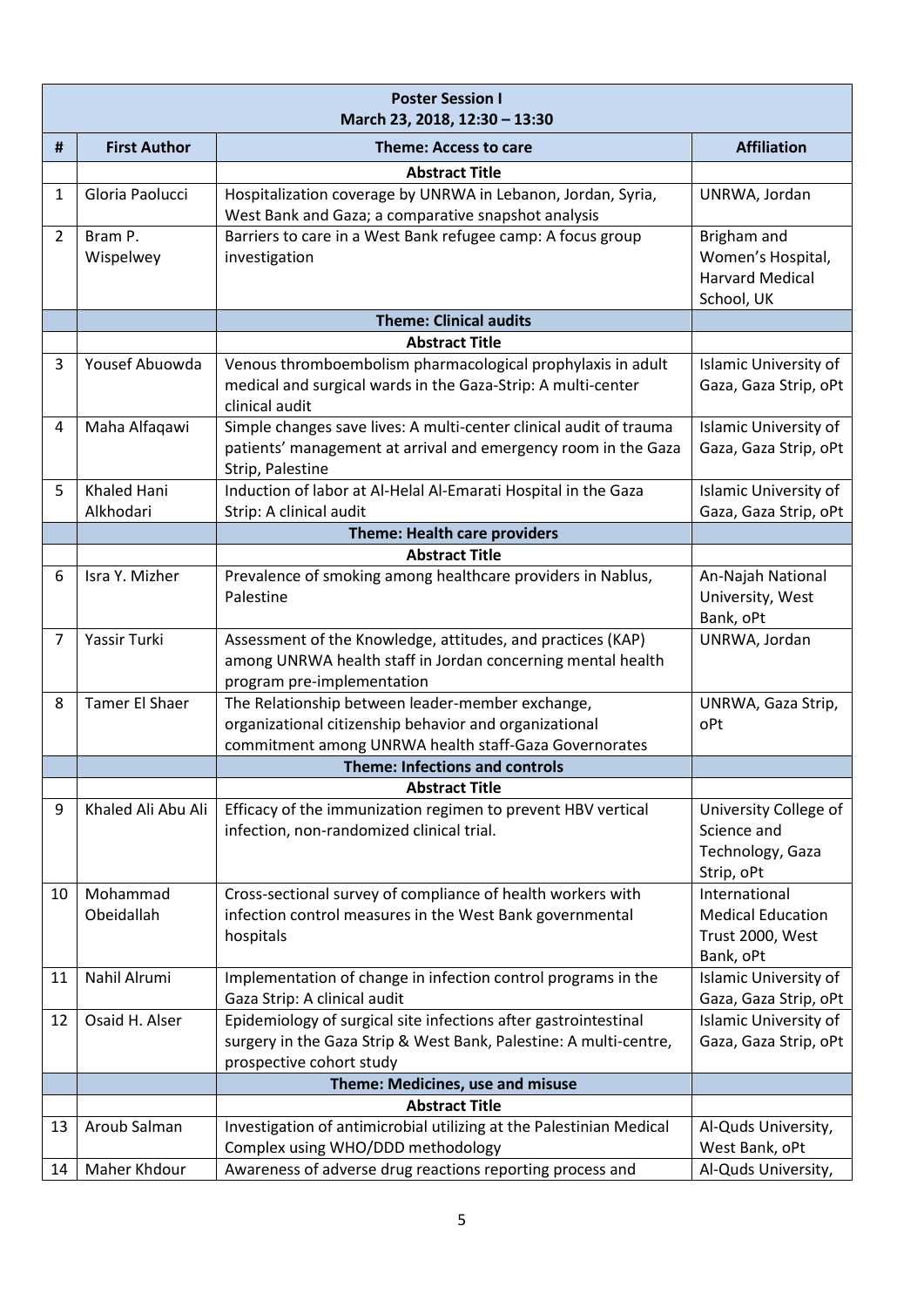|    |                               | pharmacovigilance in the West Bank, Palestine: A cross sectional<br>study                                                                                        | West Bank, oPt                                        |
|----|-------------------------------|------------------------------------------------------------------------------------------------------------------------------------------------------------------|-------------------------------------------------------|
| 15 | Adham S. Abu<br>Taha          | Prevalence and antibiotic susceptibility of bacterial pathogens at<br>a tertiary care hospital in Nablus, Palestine                                              | An-Najah National<br>University, West<br>Bank, oPt    |
| 16 | Fatima I. Haddad              | Antibiotic resistance in outpatient urinary isolates obtained from<br>three different regions in the West Bank, Palestine                                        | An-Najah National<br>University, West<br>Bank, oPt    |
| 17 | Abdelraouf<br>Elmanama        | Carbapenems resistant gram negative bacteria isolated from<br>poultry samples in the Gaza strip                                                                  | Islamic University of<br>Gaza, Gaza Strip, oPt        |
| 18 | Naser Y. Shraim               | Knowledge, attitudes and practices of community pharmacists on<br>generic medicines in Palestine: A cross-sectional study                                        | An-Najah National<br>University, West<br>Bank, oPt    |
| 19 | Nidal Jaradat                 | Ethnopharmacological survey of herbal remedies used for<br>treatment of various types of cancer and their methods of<br>preparations in the West Bank, Palestine | An-Najah National<br>University, West<br>Bank, oPt    |
| 20 | Diala Abu Al-<br>Halawa       | Antibiotic resistance knowledge, attitudes and practices among<br>pharmacists: a cross sectional study in the West Bank, Palestine                               | Al-Quds University,<br>West Bank, oPt                 |
|    |                               | <b>Theme: Non-communicable diseases</b>                                                                                                                          |                                                       |
|    |                               | <b>Abstract Title</b>                                                                                                                                            |                                                       |
| 21 | Amal Ali Salman               | Copings of Palestinians adolescents and young adults with cancer:<br>a triangulated study                                                                        | Al-Quds University,<br>West Bank, oPt                 |
| 22 | Yousef Shanti                 | Prevalence and associated factors of cataract among diabetic<br>patients in the West Bank, Palestine: A cross sectional study                                    | An-Najah National<br>University, West<br>Bank, oPt    |
| 23 | Mahmoud<br>Radwan             | Glycemic control among primary care patients with type 2<br>diabetes mellitus in Palestine                                                                       | Palestinian Ministry<br>of Health, Gaza<br>Strip, oPt |
| 24 | Rowa' Al-Ramahi               | Evaluation of types and treatment protocols for breast cancer<br>among Palestinian women                                                                         | An-Najah National<br>University, West<br>Bank, oPt    |
| 25 | Haya Mosleh                   | Late complications of diabetes mellitus among Palestine refugees<br>in Jordan                                                                                    | UNRWA, Jordan                                         |
| 26 | Saleh Fahd                    | Assessment of a 10-year risk of developing diabetes among the<br>Palestine Refugee population residing in Lebanon: A cross-<br>sectional study                   | UNWRA, Lebanon                                        |
| 27 | Samah Al Jabi                 | Assessment of health-related quality of life among hypertensive<br>patients: a cross-sectional study from Palestine                                              | An-Najah National<br>University, West<br>Bank, oPt    |
| 28 | Maha Atout                    | Exploring the communication experience in caring for children<br>with cancer: An ethnographic multiple case study approach from<br>Palestine                     | Philadelphia<br>University, Jordan                    |
| 29 | Huda Lahham                   | Findings from the Ministry of Health's Mammography Screening<br>Program and National Cancer Registry: Comparisons between<br>screening and diagnostic groups     | Palestinian Ministry<br>of Health, West<br>Bank, oPt  |
| 30 | Abdelrahman<br>Alshaikh Ahmad | Retrospective analysis of patterns of AV fistula patency and<br>failure rates among end-stage kidney disease patients on dialysis<br>in the Gaza strip           | Palestinian Ministry<br>of Health, Gaza<br>Strip, oPt |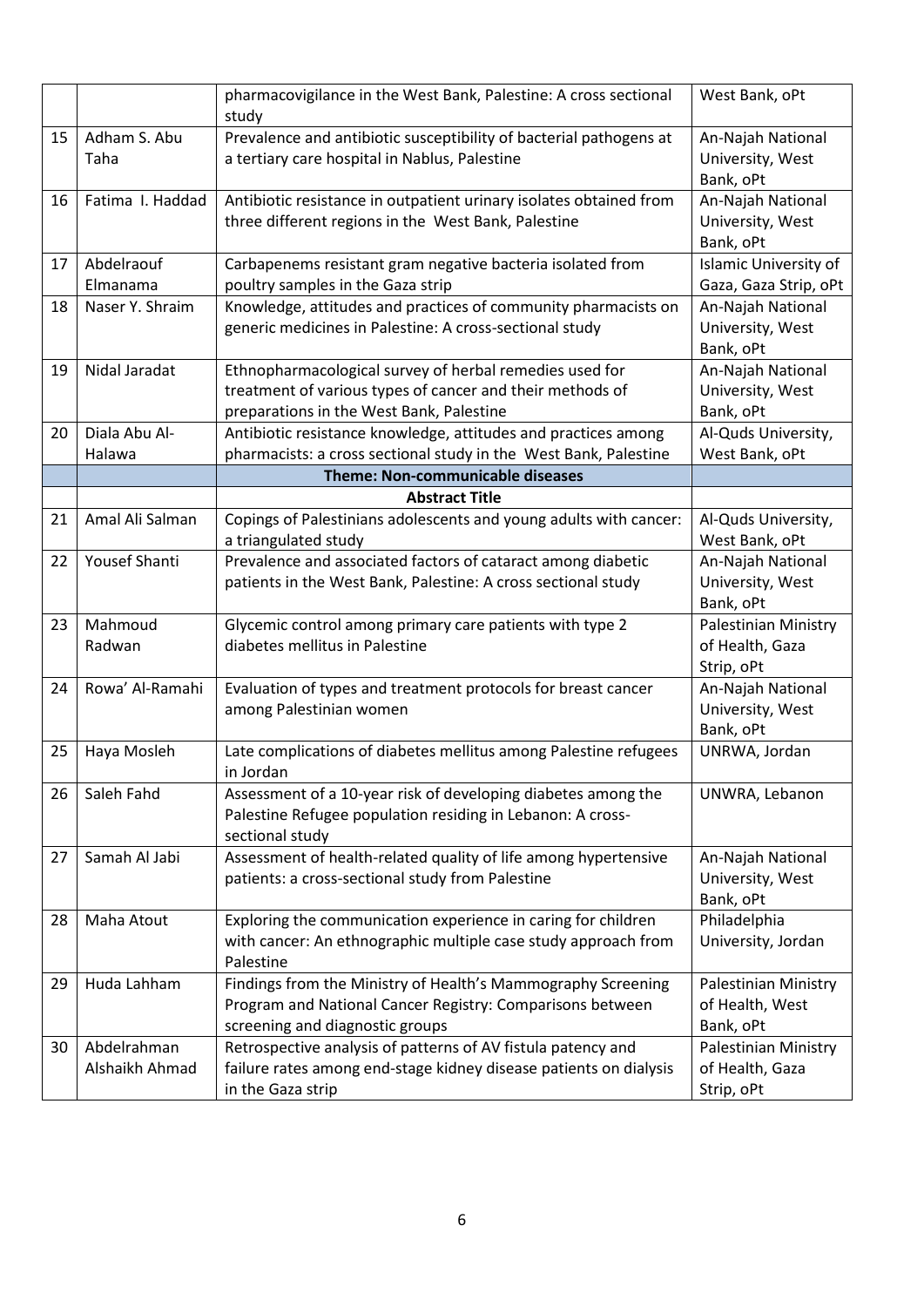|    |                | Theme: Data, accuracy and quality                                    |                             |
|----|----------------|----------------------------------------------------------------------|-----------------------------|
|    |                | <b>Abstract Title</b>                                                |                             |
| 31 | Salwa Masaad   | Accuracy of mortality statistics in Palestine: A retrospective       | Palestinian National        |
|    |                | cohort study                                                         | Institute of Public         |
|    |                |                                                                      | Health, West Bank,          |
|    |                |                                                                      | oPt                         |
| 32 | Huda Anan      | Quality of data of the death notification forms in the Gaza          | Palestinian National        |
|    |                | Governorates: A descriptive study                                    | Institute of Public         |
|    |                |                                                                      | Health, Gaza Strip,         |
|    |                |                                                                      | oPt                         |
| 33 | Waleed Sweileh | Mapping global research output of migration health research in       | An-Najah National           |
|    |                | peer-reviewed literature (2000 - 2016)                               | University, West            |
|    |                |                                                                      | Bank, oPt                   |
|    |                | <b>Theme: Countering the siege</b>                                   |                             |
|    |                | <b>Abstract Title</b>                                                |                             |
| 34 | Anas Ismail    | Local medical students can be instructors for life-saving first aid- | Al Azhar University,        |
|    |                | courses for lay people despite severe stress from siege and          | Gaza Strip, oPt             |
|    |                | military attacks: A descriptive study from Gaza                      |                             |
| 35 | Ron J Smith    | Countering the siege on health – toward a global health practice     | <b>Bucknell University,</b> |
|    |                | of liberation and solidarity                                         | <b>USA</b>                  |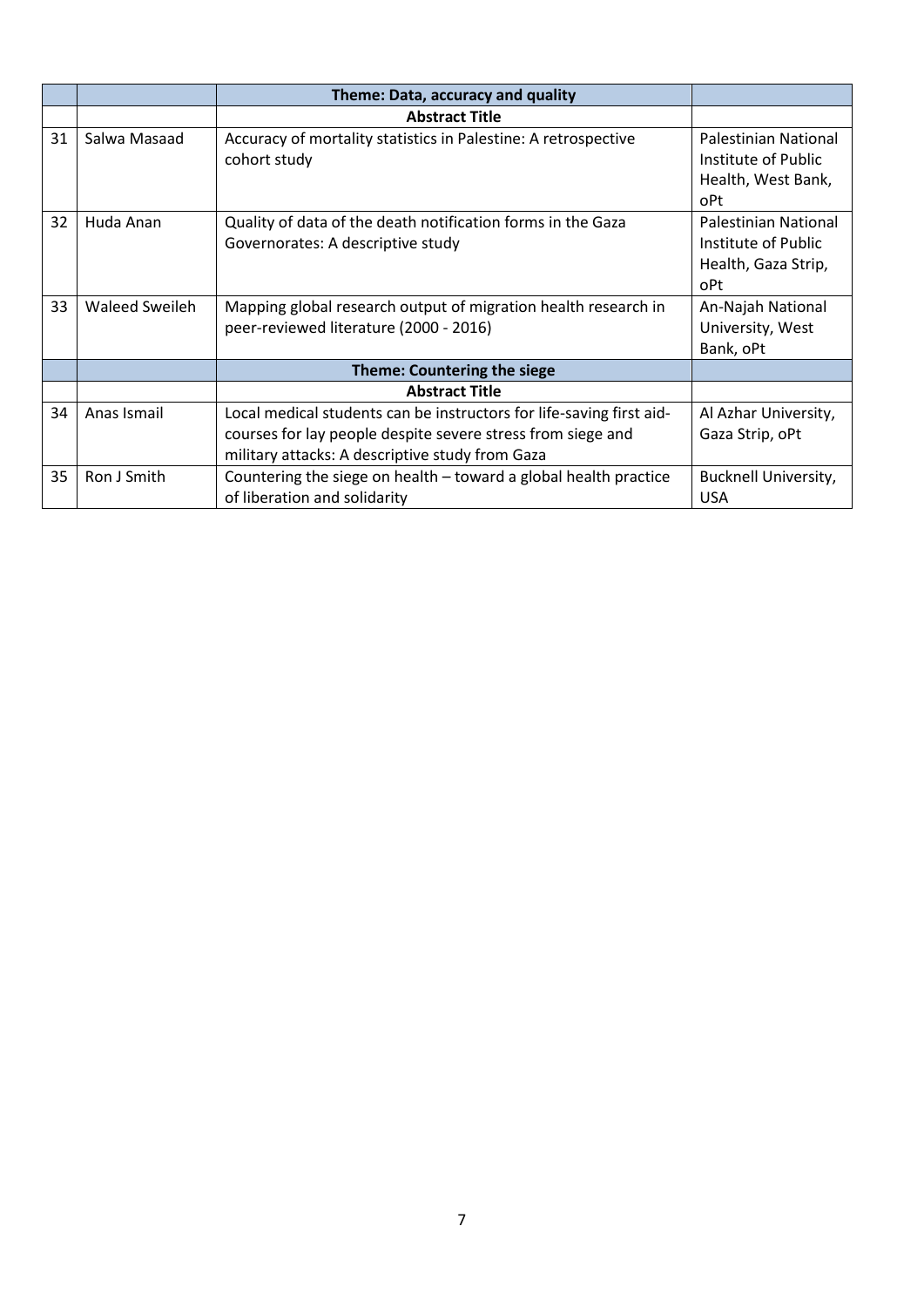|    | <b>Poster Session II</b><br>March 24, 2018, (11:50-13:00) |                                                                                                                                                                         |                                                                                 |  |
|----|-----------------------------------------------------------|-------------------------------------------------------------------------------------------------------------------------------------------------------------------------|---------------------------------------------------------------------------------|--|
| #  | <b>First Author</b>                                       | <b>Theme: Maternal and child health</b>                                                                                                                                 | <b>Affiliation</b>                                                              |  |
|    |                                                           | <b>Abstract Title</b>                                                                                                                                                   |                                                                                 |  |
| 36 | Khaled I. Abu El-<br>Aish                                 | Safety and efficacy of different prostaglandins used at term<br>pregnancy for labour induction: A comparative study                                                     | Al Helal Al Emirati<br>Hospital, Gaza Strip,<br>oPt                             |  |
| 37 | <b>Bettina Bottcher</b>                                   | Maternal mortality in the Gaza Strip: Contributory factors and<br>their Impact                                                                                          | Islamic University of<br>Gaza, Gaza Strip,<br>oPt                               |  |
| 38 | Binyam Bungudo                                            | eRegCom: Communication strategies from the maternal and<br>child health eRegistry to health care providers and women: A<br>cluster randomized controlled trial protocol | Institute of Public<br>Health, Norway                                           |  |
| 39 | Nada abu Kishk                                            | Anemia prevalence among children newly registered at<br><b>UNRWA schools</b>                                                                                            | UNRWA, Jordan                                                                   |  |
| 40 | Noortje Gerritsma                                         | Socio-cultural barriers and opportunities to accessing<br>contraception among Palestine refugees in Jordan: A<br>qualitative study                                      | UNRW, Jordan                                                                    |  |
| 41 | Rana M. Sabbah                                            | Perinatal outcomes in women with gestational diabetes<br>mellitus: A case - control study from Palestine                                                                | An-Najah National<br>University, West<br>Bank, oPt                              |  |
| 42 | Samir Khatib                                              | A pilot study on an expanded newborn screening program in<br>Palestine: Phase II                                                                                        | Al-Quds University,<br>West Bank, oPt                                           |  |
| 43 | <b>Mohammed Naser</b>                                     | Breast feeding in relation to health outcomes on nine month<br>Infants in the Gaza Strip: A cross-sectional and non-<br>randomized study                                | UNRWA, Gaza Strip,<br>oPt                                                       |  |
| 44 | Mervett Isbeih                                            | Initial findings from an electronic maternal and child health<br>registry (MCH eRegistry) in Palestine                                                                  | <b>Palestinian National</b><br>Institute of Public<br>Health, West Bank,<br>oPt |  |
| 45 | Kumiko Takai                                              | Prevalence and associated factors with exclusive<br>breastfeeding among Palestine refugees in Jordan: a cross-<br>sectional study                                       | Nagasaki University,<br>Japan, and UNRWA,<br>Jordan                             |  |
| 46 | Victoria Ponce<br>Hardy                                   | Modification of the impact of access to water on childhood<br>diarrhea by socioeconomic status in the Gaza Strip, 2000-2014                                             | London School of<br>Hygiene and<br>Tropical Medicine,<br>UK                     |  |
| 47 | Shirin Aliabadi                                           | Factors associated with low birth weight outcomes in<br>Palestine refugees in Jordan - Analysis of the Al-Wehdat camp<br>dataset                                        | London School of<br>Hygiene and<br><b>Tropical Medicine</b><br>and UNRWA        |  |
| 48 | Rand Askalan                                              | Febrile seizures in Palestinian children; A retrospective long-<br>term outcome study                                                                                   | Fellow of the Royal<br>College of<br>Physicians and<br>Surgeons, Canada         |  |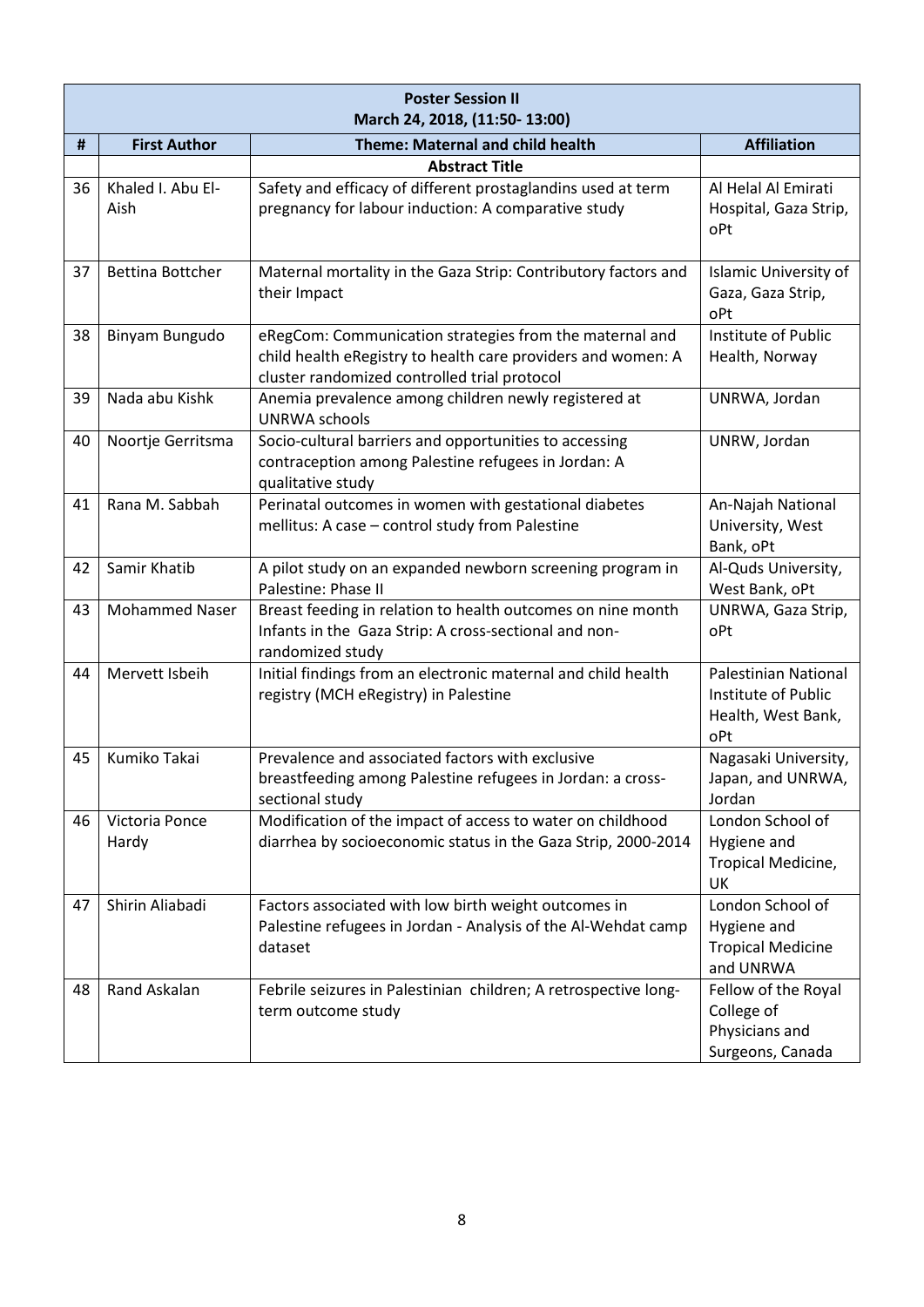|    |                       | <b>Theme: Mental health</b>                                                                                             |                                       |
|----|-----------------------|-------------------------------------------------------------------------------------------------------------------------|---------------------------------------|
|    |                       | <b>Abstract Title</b>                                                                                                   |                                       |
| 49 | Nasser Ibrahim        | Post-traumatic stress disorder among health care providers                                                              | Islamic University of                 |
|    | Abu-El-Noor           | two years following the Israeli attacks against Gaza Strip in                                                           | Gaza, Gaza Strip,                     |
|    |                       | August 2014: A cross-sectional study                                                                                    | oPt                                   |
| 50 | Yousef Jaradat        | A cross-sectional study of Palestinian nurses with                                                                      | National Institute of                 |
|    |                       | psychosomatic symptoms related to workplace aggression                                                                  | Occupational                          |
|    |                       |                                                                                                                         | Health, Norway                        |
| 51 | Laila Atshan          | Internalized collective guilt in the Palestinian context:                                                               | Independent                           |
|    |                       | Observations from 25 years of psychosocial Work                                                                         | psychosocial                          |
|    |                       |                                                                                                                         | consultant, West                      |
|    |                       |                                                                                                                         | Bank, oPt                             |
| 52 | Guido Veronese        | Agency and activism in school-aged children as protective                                                               | University of                         |
|    |                       | factors against ongoing war trauma and political violence in                                                            | Milano-Biocca, Italy                  |
|    |                       | the Gaza Strip                                                                                                          |                                       |
| 53 | Alessandro Pepe       | Psychological distress, Job satisfaction and work engagement:                                                           | University of                         |
|    |                       | A mediation study in a sample of Palestinian teachers<br><b>Theme: Violence</b>                                         | Milano-Biocca, Italy                  |
|    |                       |                                                                                                                         |                                       |
|    |                       | <b>Abstract Title</b>                                                                                                   |                                       |
| 54 | Alyssa S. Parpia      | The impact of damage to buildings on displacement during<br>the 2014 Israel-Gaza War: A propensity score matching study | Yale University, USA                  |
| 55 | Murad A. A.           | Nurses' perceptions of their preparedness for disaster                                                                  | University of Tabuk,                  |
|    | Alkhalaileh           | management in Governmental Hospitals in the Gaza Strip                                                                  | Kingdonm of Saudi                     |
|    |                       |                                                                                                                         | Arabia                                |
| 56 | Suha Baloushah        | The intimate partner violence against women in the Gaza                                                                 | Tehran University,                    |
|    |                       | Strip: Prevalence and correlates                                                                                        | Iran                                  |
| 57 | Ra'ed Amro            | Prevalence and factors associated with deprivation in the                                                               | Birzeit University,                   |
|    |                       | occupied Palestinian territory (oPt): A cross sectional study                                                           | West Bank, oPt                        |
|    |                       | <b>Theme: Youth</b>                                                                                                     |                                       |
|    |                       | <b>Abstract Title</b>                                                                                                   |                                       |
| 58 | Shiraz Nasr           | Gender inequality and associated factors from a Palestinian                                                             | Birzeit University,                   |
|    |                       | youth perspective: A cross sectional study                                                                              | West Bank, oPt                        |
|    | 59 Weeam<br>Hammoudeh | "The one who has wellbeing is fortified, protected, and<br>resistant (محصن)": Wellbeing and its determinants from the   | Birzeit University,<br>West Bank, oPt |
|    |                       | perspectives of Palestinian youth in the occupied Palestinian                                                           |                                       |
|    |                       | territory (oPt)                                                                                                         |                                       |
|    |                       | Theme: Food security and nutrition                                                                                      |                                       |
|    |                       | <b>Abstract Title</b>                                                                                                   |                                       |
| 60 | Ansam Sawalha         | Determination of iodine level in consumer table salt from                                                               | An-Najah National                     |
|    |                       | Production to consumption: A pilot study in Palestine                                                                   | University, West                      |
|    |                       |                                                                                                                         | Bank, oPt                             |
| 61 | Davod Ahmadi          | Determinants of food insecurity in Palestinian Territories                                                              | McGill Institute for                  |
|    |                       |                                                                                                                         | Global Food                           |
|    |                       |                                                                                                                         | Security, Canada                      |
| 62 | Haneen Taweel         | Food group consumption patterns among Palestinian women                                                                 | Al-Quds University,                   |
|    |                       | aged 18-49                                                                                                              | West Bank, oPt                        |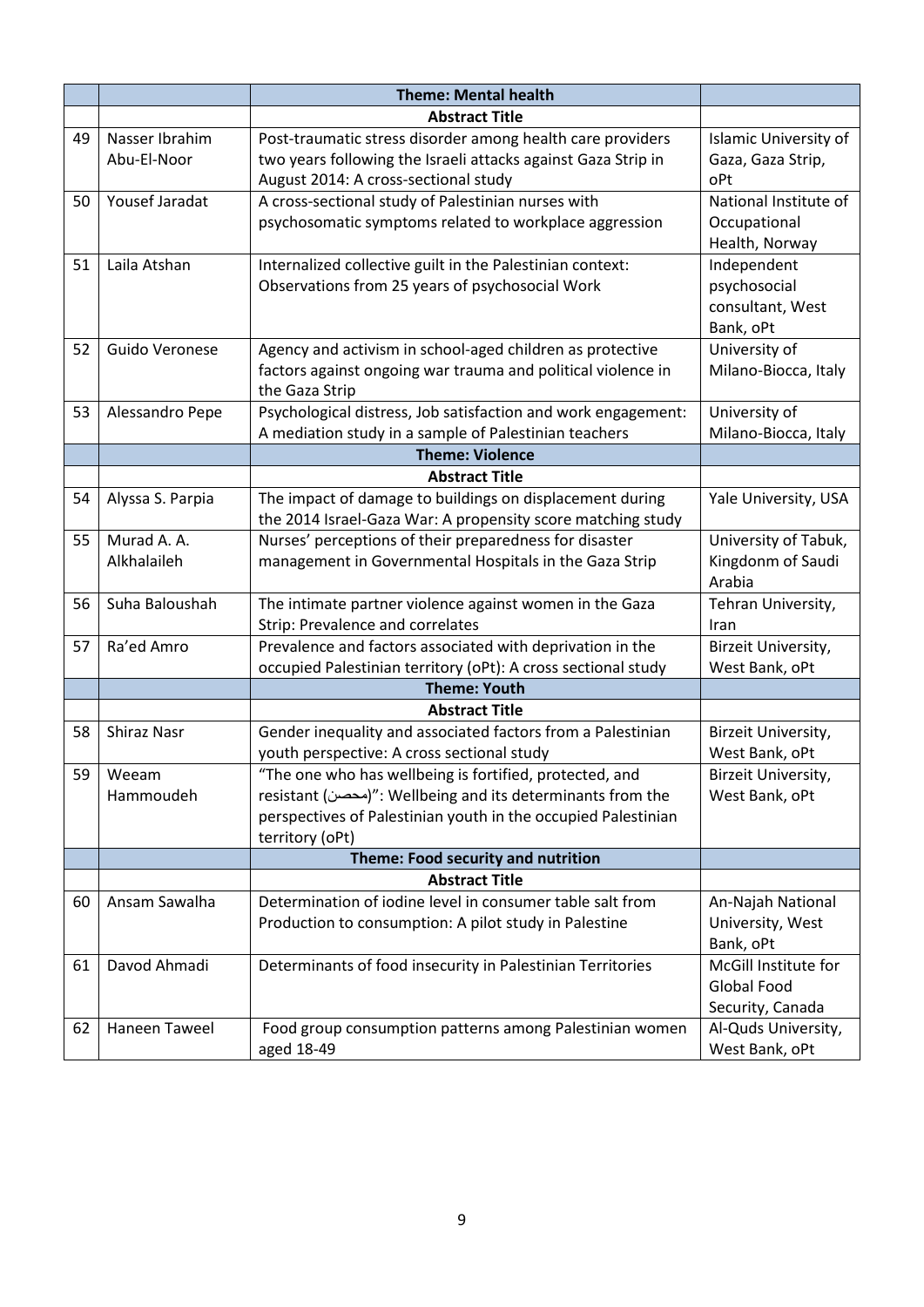|    |                     | Theme: The health of special group                           |                         |
|----|---------------------|--------------------------------------------------------------|-------------------------|
|    |                     | <b>Abstract Title</b>                                        |                         |
| 63 | Hassan Zawahrah     | "My Brother's Keeper: Demographics of consanguinity among    | Cincinnati Children's   |
|    |                     | Palestinians with orofacial Clefts"                          | <b>Hospital Medical</b> |
|    |                     |                                                              | Center, USA             |
| 64 | Mohammad            | Health of Palestinians Arabs in Israel: The Health &         | The Galilee Society,    |
|    | AlKatib             | <b>Environment Survey 2015</b>                               | <b>Green Line</b>       |
| 65 | Hatim Jaber         | Pulmonary problems among stone cutting workers in the        | Al Balqa Applied        |
|    |                     | <b>West Bank-Palestine</b>                                   | University, Jordan      |
| 66 | Ali Shaar on behalf | Pathway to survival: The story of breast cancer in Palestine | UNFPA, MoH and          |
|    | of Joan Jubran      |                                                              | PMRS, West Bank,        |
|    |                     |                                                              | oPt                     |
| 67 | Juhayna Taha        | Non-word repetition as a clinical risk marker in Palestinian | Birzeit University,     |
|    |                     | preschoolers with and without delayed language               | West Bank, oPt          |
|    |                     | development: A cross-sectional study                         |                         |
| 68 | Adnan Lutfi Sarhan  | Marriage experience among schizophrenic clients: A           | An-Najah National       |
|    |                     | qualitative narrative study                                  | University, West        |
|    |                     |                                                              | Bank, oPt               |
| 69 | Murad Yousef        | The epidemiological characteristics and visual outcome of    | Al-Quds Open            |
|    | Amro                | Open Globe Eye injuries in Palestine                         | University, West        |
|    |                     |                                                              | Bank, oPt               |
| 70 | Yara Hadweh         | Palestinian women's reproductive health rights: Knowledge,   | Queen Margarete         |
|    |                     | opportunities, challenges and the way forward. A qualitative | University, UK          |
|    |                     | study in the Bethlehem area in the West Bank.                |                         |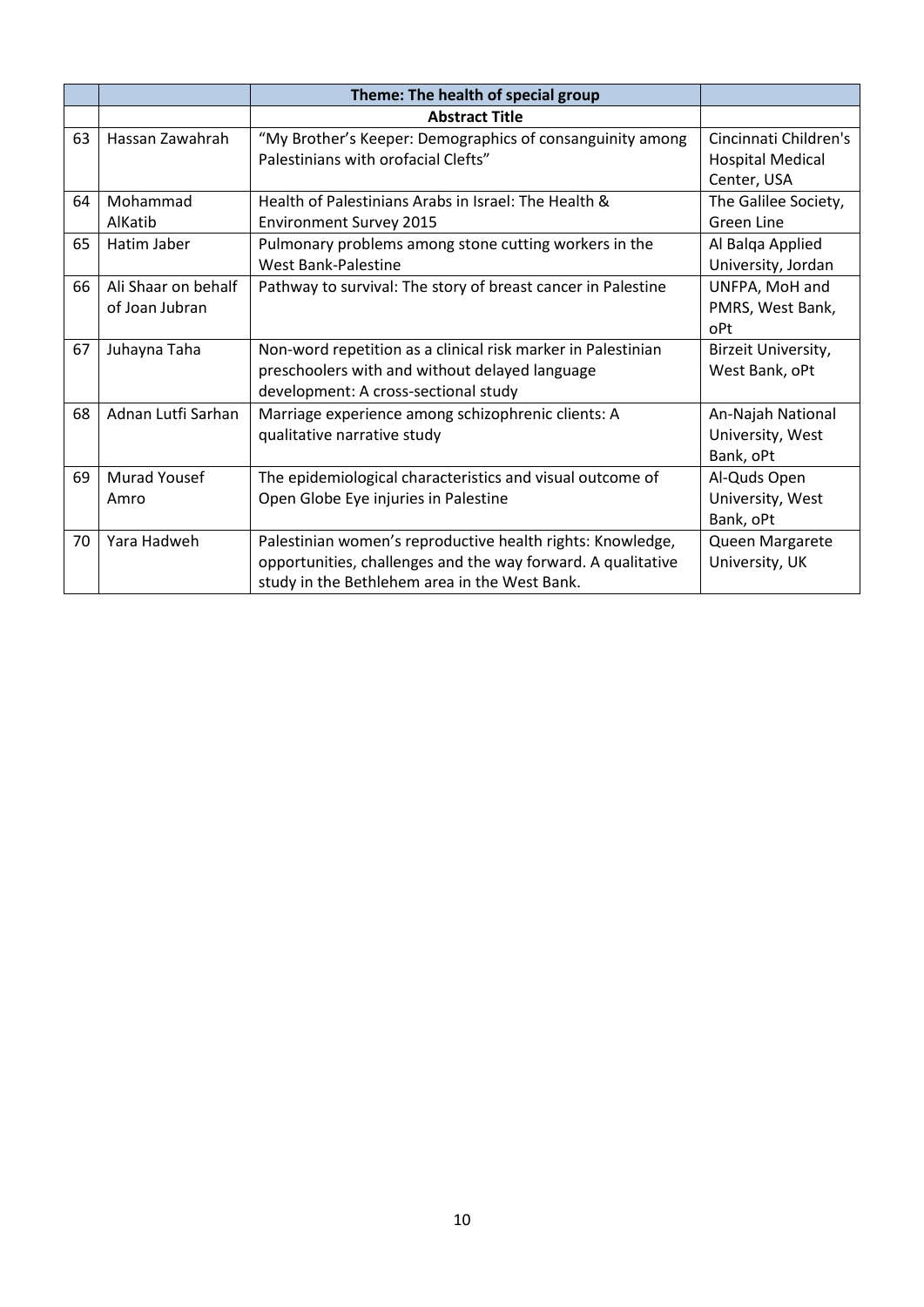### **INSTITUTIONAL AFFILIATION OF PRESENTERS**

| <b>Institutional Affiliation of First Authors - Oral Presentations</b> | <b>Location</b> |
|------------------------------------------------------------------------|-----------------|
| Aix- Marseille University                                              | France          |
| Al-Quds University                                                     | West Bank, oPt  |
| American School of Palestine                                           | West Bank, oPt  |
| American University of Beirut                                          | Lebanon         |
| <b>Birzeit University</b>                                              | West Bank, oPt  |
| Brynn Mawr College                                                     | <b>USA</b>      |
| Center for Engineering and Planning                                    | West Bank, oPt  |
| Gaza Mental Health Hospital                                            | Gaza Strip, oPt |
| <b>Glasgow University</b>                                              | UK              |
| <b>Islamic University</b>                                              | Gaza Strip, oPt |
| Jordan University of Science and Technology                            | Jordan          |
| Juzoor for Health and Social Development                               | West Bank, oPt  |
| King's College London                                                  | UK              |
| Ministry of Health, Gaza Strip                                         | Gaza Strip, oPt |
| <b>Oxford University</b>                                               | UK              |
| Palestinian Ministry of Health                                         | West Bank, oPt  |
| Palestinian National Institute of Public Health                        | West Bank, oPt  |
| The Lancet                                                             | UK              |
| Tunisian Association for Defending the Right to Health/PHM             | Tunisia         |
| University of Leeds                                                    | UK              |
| <b>UNRWA</b>                                                           | Jordan          |
| <b>Yale University</b>                                                 | UK              |